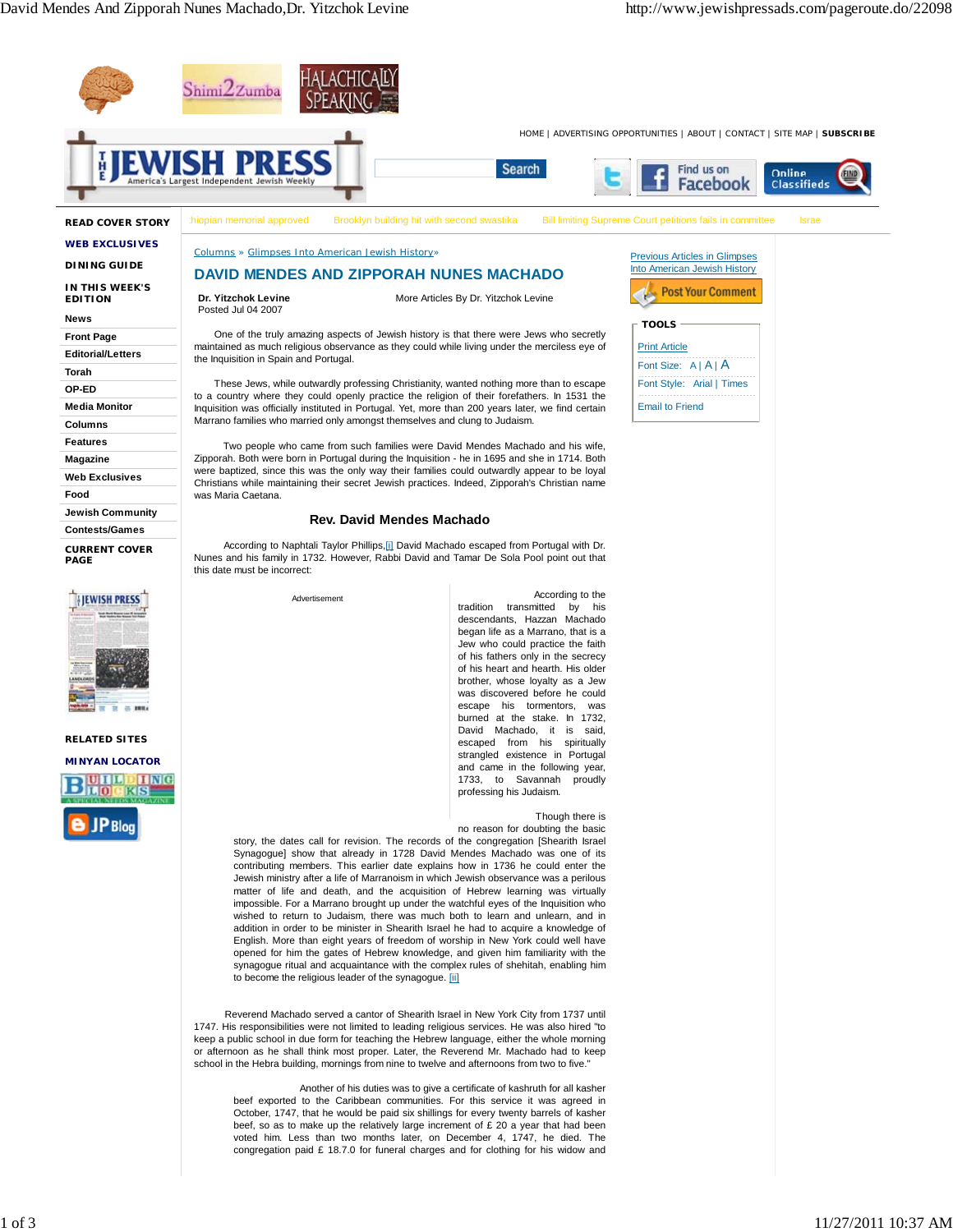children. He was given a worthy tombstone with the epitaph inset on a lead plate. Some thirty years later during the Revolution, that lead was taken from his tombstone. (In those days lead, needed for bullets, was taken from windows, from the weights on fishing nets, and even from tombstones.) Therefore Hazzan Machado's memory is preserved not through any tumulary inscription, but in a living line of descent that was outstanding in every generation in Shearith Israel's history.[iii]

## **Zipporah Nunes Machado**

Zipporah Nunes came from another Marrano family. She and other members of her family were at one point imprisoned by the Inquisition for practicing Judaism. However, her father, Dr. Samuel (Diogo) Nunes (Ribeiro), was a well-respected physician, and his medical expertise was needed by the royal court in Lisbon. Therefore, the family was eventually released. Since the Church wanted to insure that the Nunes family would not return to secretly practicing any Jewish rites, it appointed two Christian "spies" who were required to live with the family.

 This made life intolerable for the family and, in 1726, they escaped from Portugal to London. (For the details of this bold escape see Glimpses Into American Jewish History: Escape From The Inquisition" at http://www.jewishpress.com/page.do/19159 /Glimpses\_Into\_American\_Jewish\_History\_%28Part\_9%29.html)

 In 1733 Zipporah came with her father and two brothers to settle in Savannah, Georgia. Her mother arrived some months later. She was amongst the first Jewish settlers of Savannah. (See Glimpses Into American Jewish History: "The Jewish Settlement of Savannah, GA" at http://www.jewishpress.com/page.do/19160 /Glimpses\_Into\_American\_Jewish\_History\_%28Part\_10%29.html)

 Crypto-Jewish women displayed exceptional religious tenacity and were the primary transmitters of secret Jewish rituals on the Iberian Peninsula. A Nunes oral family tradition reveals that the women were so conditioned to leading a double life that for years after their move to America they continued to recite their Hebrew prayers with the aid of the Catholic rosary. Zipporah's great-grandson, Mordecai Manuel Noah (1785-1851), recounted that she would repeat a silent prayer whenever the clock struck. This prayer had some reference to her imprisonment by the Inquisition.

 "Zipporah Machado was an unusual woman, charming and cultured, mistress of six languages. Her charity, which she bestowed as her means permitted, was 'unbiased by national or sectarian prejudices.' "[iv] She was known in her youth as a great beauty.

 In 1733 Zipporah married David Machado. They did not have children until 1746 when Rebecca was born. Sarah was born a year later. However, Hazzan Machado never really knew his two daughters, because he passed away in 1747, leaving Zipporah a widow with two young children.

 In 1753 Zipporah married Israel Jacobs of Philadelphia. "Her marriage with Jacobs was considered somewhat of a *messalliance*, he being a man of ordinary attainments. He was familiarly known by the term 'Daddy,' applied on account of his fondness for children, from whom when separated he was never happy and in whose society he spent much of his time."[v] They had one child Rachel, who was born in either 1754 or 1760. Zipporah died in 1799 at the age of 85. Israel outlived her, passing away in 1810.

 Zipporah's oldest daughter Rebecca married Jonas Phillips, a Revolutionary War veteran. (For information about her life see Glimpses Into American Jewish History: "Rebecca (Machado) Phillips: Colonial Jewish Matriarch" at http://www.jewishpress.com/page.do/17894 /Glimpses\_Into\_American\_Jewish\_History\_%28Part\_13%29.html)

 Zipporah was also the great-grandmother of Uriah Phillips Levy (1792-1862), a commodore in the United States Navy, and of Manual M. Noah (mentioned above), a Grand Sachem of Tammany Hall.

 *Dr. Yitzchok Levine, a frequent contributor to The Jewish Press, is a professor in the Department of Mathematical Sciences at Stevens Institute of Technology, Hoboken, New Jersey. "Glimpses Into American Jewish History" appears the first week of each month. Dr. Levine can be contacted at llevine@stevens.edu*.

[ii]**An Old Faith In The New World, Portrait of Shearith Israel 1654-1954,** by David and Tamar De Sola Pool, Columbia University Press, New York, 1955, pages 162-163.

[iii]Ibid., page 163

[iv]**Early American Jewry, The Jews of Pennsylvania and the South, 1655-1790, Volume 2,** by Jacob Rader Marcus, The Jewish Publication Society of America, 1953, page 335.

[v]**Family History of the Reverend David Mendez Machado**

**Read Comments (0)**

<sup>[</sup>i]**Family History of the Reverend David Mendez Machado,** N. Taylor Phillips, Publications of the American Jewish Historical Society, 1894; 2, AJHS Journal page 45. This article is available online from AJHS at http://www.ajhs.org/reference /adaje.cfm.